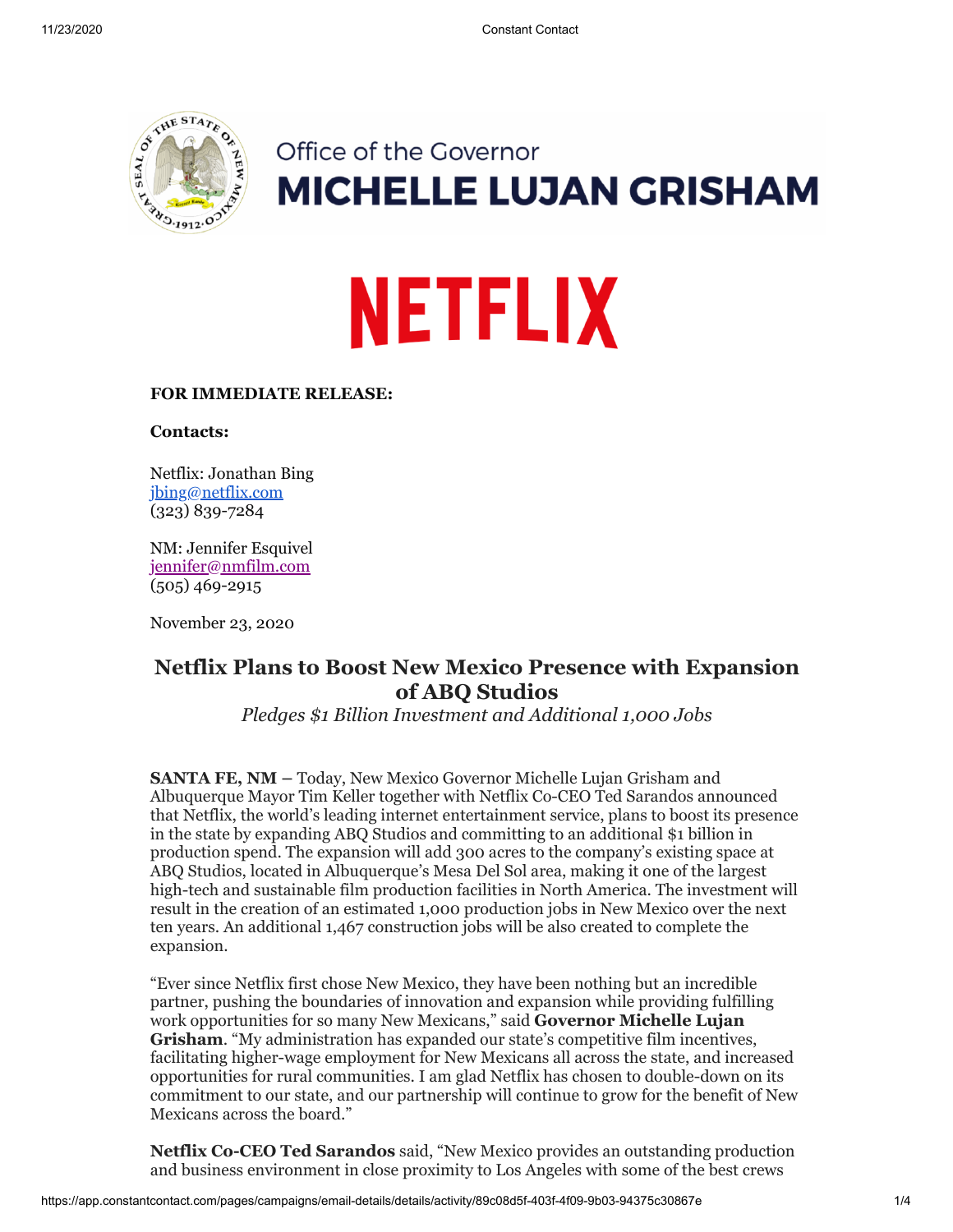#### 11/23/2020 Constant Contact

and creative talent in the world. The expansion will bring many new high-tech and production jobs to the region. It allows us to be more nimble in executing our production plans while cementing the status of the region as one of the leading production centers in North America."

As part of the proposed expansion and Netflix's commitment to job creation associated with an additional \$1 billion in production spend and \$150 million in capital expenditures, the company will add up to ten new stages, post-production services, production offices, mills, backlots, and training facilities, wardrobe suites, a commissary to support meals and craft services, and other flex buildings to support productions.

The State of New Mexico will provide up to \$17 million in State LEDA funding and the City of Albuquerque will commit up to \$7 million in local LEDA funding, including \$6 million in infrastructure in-kind. In addition, the City of Albuquerque will issue an Industrial Revenue Bond (IRB) to partially abate property and other taxes over a 20-year term for the first \$500 million investment by Netflix to build out the production facility. In addition to the private land acquisition of approximately 170 acres, Netflix will also lease approximately 130 acres from the State Land Office for a total of 300 additional acres. All funding is pending the approval of the Albuquerque Development Commission and the Albuquerque City Council. If approved, funding will be disbursed according to benchmarks set out in the Public Participation Agreement.

**Albuquerque Mayor Tim Keller said,** "When we brought Netflix to Albuquerque, we put the spotlight on our city's strong film economy and joined our brand to the one of the top companies in the new global economy. Now, with this expansion we're looking forward to doubling the impact to 2,000 jobs for folks from all walks of life and a \$2 billion investment into Albuquerque's economy over the next decade. Between Netflix and the likely Orion Project, the Duke City is looking at the very real possibility of a transformative 'new economy,' redefining our workforce with aerospace and film jobs."

"The State Land Office exists to leverage state trust land in order to raise funds for our public schools, hospitals, and universities - and we couldn't be more thrilled to add Netflix to the family of businesses that help us keep New Mexico moving forward," **said Stephanie Garcia Richard, Commissioner of New Mexico State Land Office**. "Netflix's expansion to state trust land is great news for our state. Because of this partnership, New Mexico will benefit from new jobs and more revenue flowing into communities that become filming locations. Netflix has already been delivering on those promises, but by moving onto state trust land, an estimated \$24 million will be going to the University of New Mexico - the beneficiary of the state trust land onto which they will expand their studios."

The growth of the film and television industry has been a steady driver of economic development in New Mexico over the last two decades. In 2003, direct spend in New Mexico was \$7 million. In fiscal year 2019, it reached a record high of \$525.5 million.

**Alicia J. Keyes, New Mexico Economic Development Department Cabinet Secretary** said, "This expansion is the result of an incredible partnership with Netflix that will set a precedent in the industry and signal that New Mexico is the place to be for film and television production. Not only will there be an additional 1,000 high-paying jobs for New Mexicans, plus an estimated \$2.5 billion that will benefit New Mexico's economy, but we are setting the stage for future generations to stay in our state and have employment opportunities with one of the world's leading global digital media companies."

As part of the proposed investment in the region, and in an effort to continue to grow and scale up the crew base and talent pool, Netflix has committed to provide training programs for below-the-line positions in partnership with the New Mexico Film Office, local universities, and labor and industry organizations. Additionally, in partnership with the New Mexico Film Office, Netflix has committed to supporting New Mexico's Native American, Latino, Black, and other underrepresented groups' content creators and filmmakers.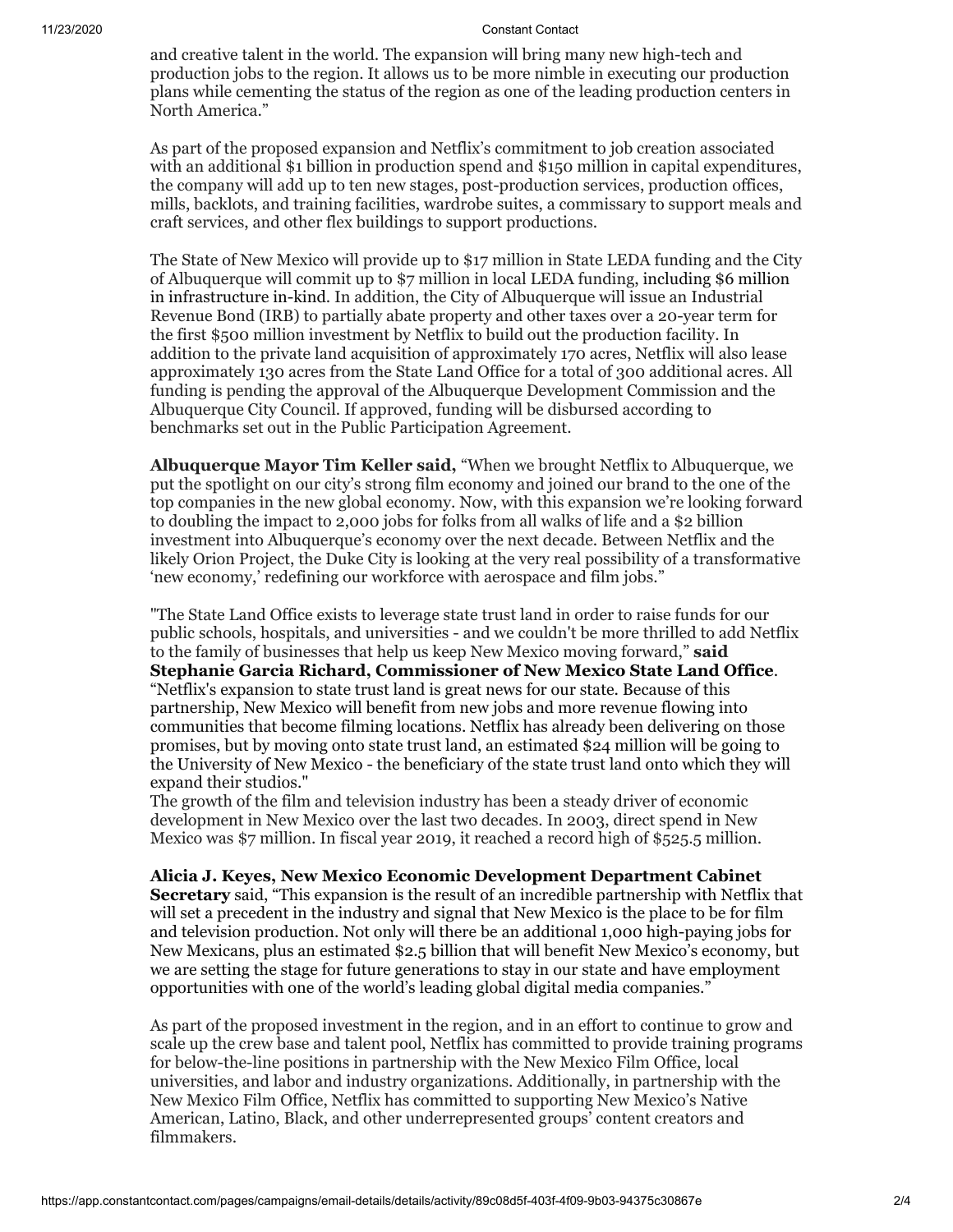### 11/23/2020 Constant Contact

In 2018, Netflix, along with State of New Mexico and City of Albuquerque officials, announced the purchase of Albuquerque Studios, the first production hub purchased by Netflix in the United States. Since 2018, Netflix has spent more than \$200 million in the state, utilized more than 2,000 production vendors, and hired over 1,600 cast and crew members.

Netflix is currently in production in New Mexico on the original films *The Harder They Fall* and *Intrusion* and is expected to soon begin filming *Stranger Things 4* in Albuquerque. Since 2018, Netflix productions filmed in New Mexico include *Army of the Dead*, *El Camino*, *Godless*, *Daybreak*, *Chambers* and *Messiah.*

The project will be reviewed by the Mesa del Sol TIDD Board and Albuquerque Development Commission on November 23, 2020 and then reviewed by Albuquerque City Council on December 7, 2020.

## **About Netflix**

Netflix is the world's leading streaming entertainment service with over 195 million paid memberships in over 190 countries enjoying TV series, documentaries, and feature films across a wide variety of genres and languages. Members can watch as much as they want, anytime, anywhere, on any internet-connected screen. Members can play, pause, and resume watching, all without commercials or commitments.

###





New Mexico Economic Development Department [gonm.biz](https://gonm.biz/)

> New Mexico Film Office [nmfilm.com](https://nmfilm.com/)